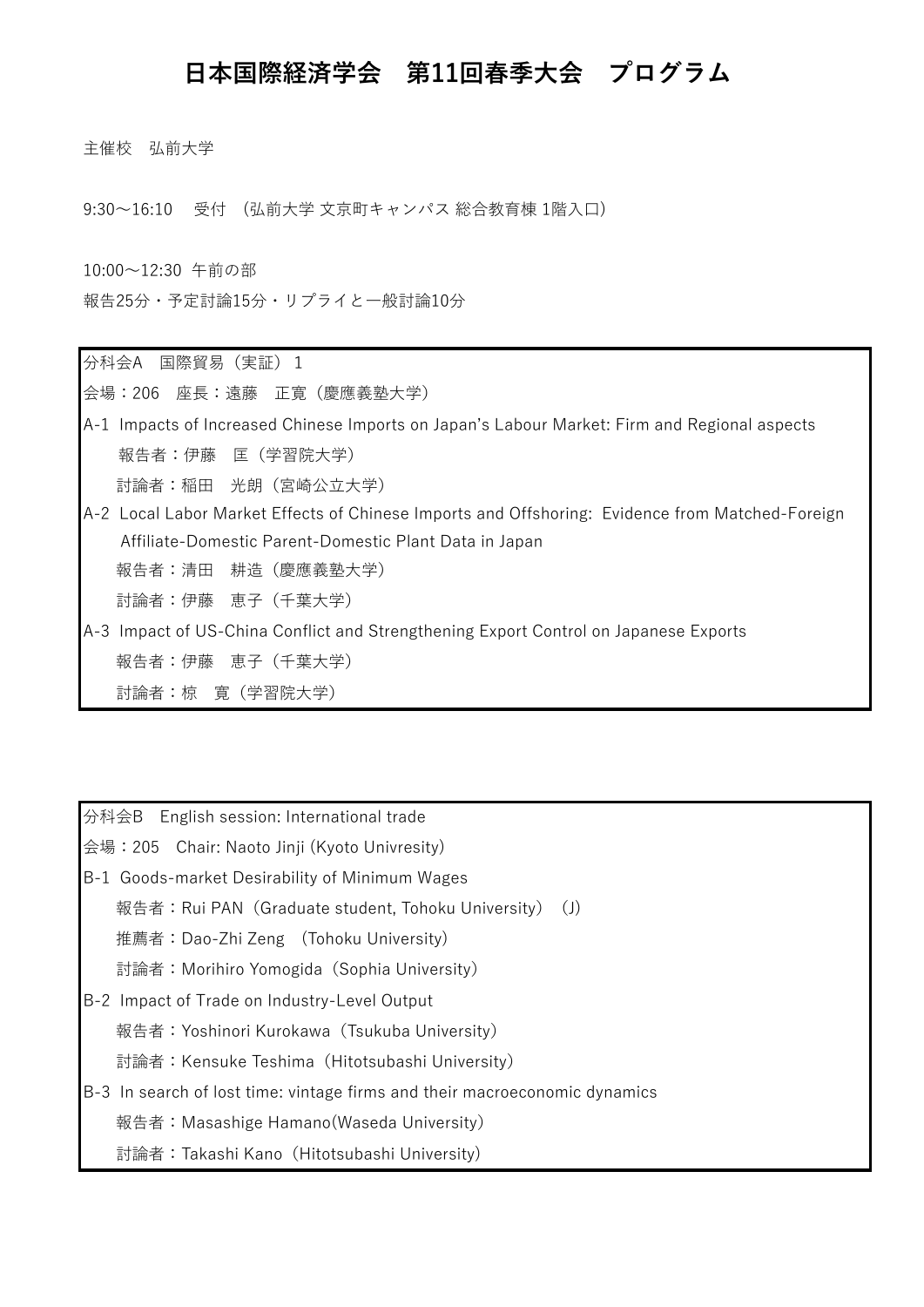分科会C English session: International trade, FDI and MNEs 1

会場:207 Chair:Eiichi Tomiura(Hitotsubashi University)

C-1 What Hinders Digital Communication? Evidence from Foreign Firms in Japan 報告者:Kiyoyasu Tanaka(IDE-JETRO )

討論者:Ryo Makioka(Hokkaido University)

- C-2 Human Capital Development of Thai Migrants to Japan and their Contribution to Technology Development
	- 報告者:Peemmaphat Buarapha(Graduate student, Saga University)
	- 推薦者:Saliya De Silva (Saga University)
	- 討論者:Tomoyuki Kuwaharada(Policy Research Institute, Ministry of Agriculture, Forestry and Fisheries)
- C-3 Impact of domestic investment on the FDI-growth relationship
	- 報告者:Rinchen Dorji (Graduate student, Nagoya University)
	- 推薦者:Akihiko Yanase(Nagoya University)
	- 討論者:Banri Ito(Aoyama Gakuin University)

分科会D 国際経済

会場:208 座長:櫻井 公人(立教大学)

D-1 Agritourism, Unemployment, and Economic Welfare in a Developed Country 報告者:倉田 洋(東北学院大学) 討論者:東田 啓作(関西学院大学) D-2 Footloose Capital, Educational Choice, and Wage Inequality

報告者:今 喜史(宇都宮共和大学)

討論者:稲葉 千尋(関西外語大学)

D-3 F-H Puzzle'における新たな事実-激変する国際資本移動と国内貯蓄・ 投資率への影響 報告者: 大田 英明 (立命館大学) (J) 討論者:斎藤哲哉(日本大学)

12:30~14:30 学会理事会・昼食休憩

12:30~14:30 日本国際経済学会理事会 (会場:201)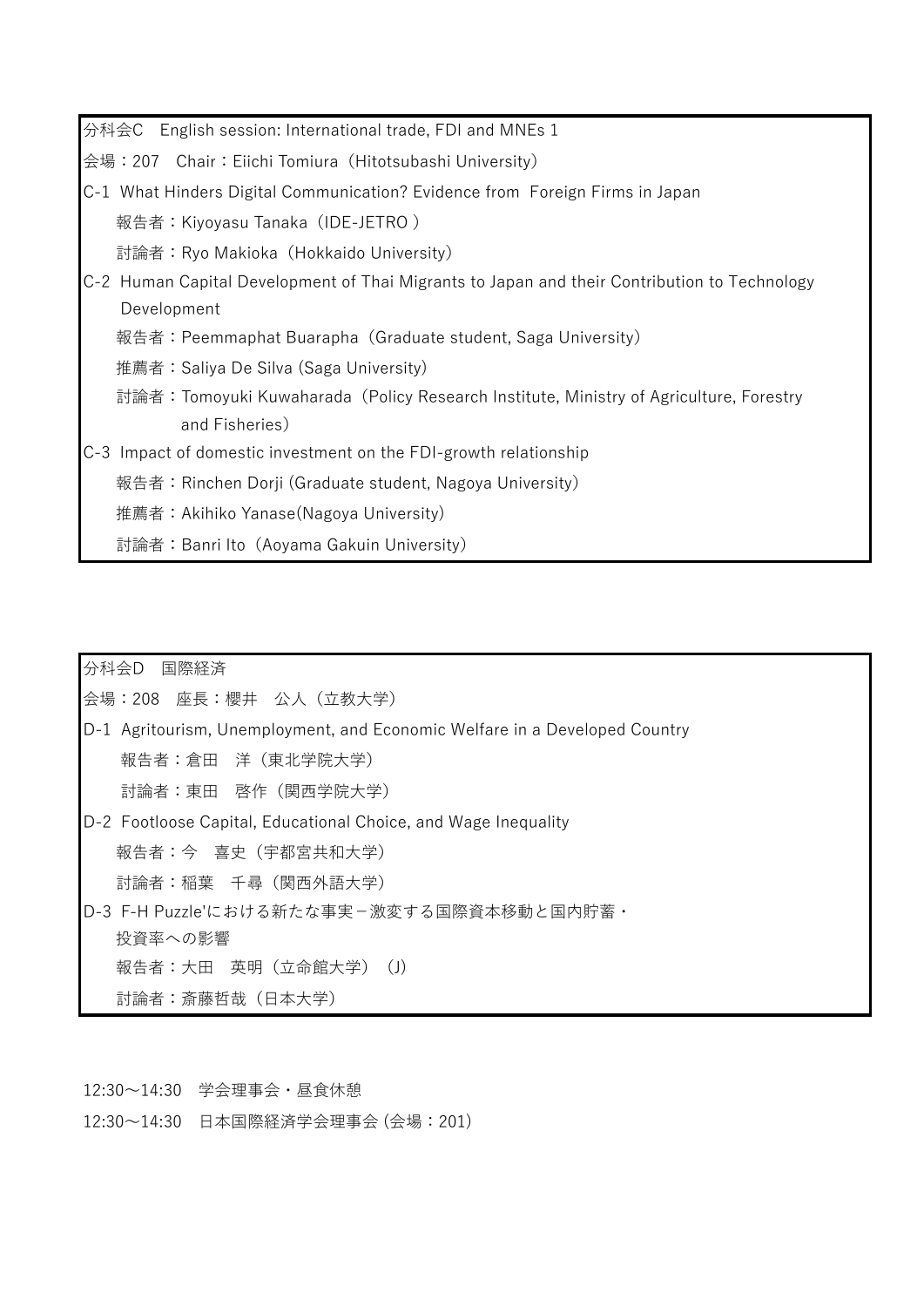14:30~17:00 午後の部

報告25分・予定討論15分・リプライと一般討論10分

分科会E 国際貿易(実証)2

会場:206 座長:伊藤 恵子(千葉大学)

- E-1 Export Experience and the Choice of Invoice Currency: Evidence from Questionnaire Survey for Japanese SMEs 報告者:吉見 太洋(中央大学) 討論者:清水 順子(学習院大学)
- E-2 Developing A Baseline for a Global CGE Model with 47 Prefectures in Japan 報告者:板倉 健(名古屋市立大学) 討論者:小山田 和彦(アジア経済研究所)
- E-3 A long-run transition of Japan's internal value chains 報告者:笹原 彰(慶應義塾大学) 討論者:田中 清泰(アジア経済研究所)

分科会F 開発経済・途上国経済

会場:205 座長:山形 辰史(立命館アジア太平洋大学)

F-1 From Battlefield to Marketplace: Connectivity, Industrialization, and Spatial Convergence in the Greater Mekong Sub-Region 報告者:澤田 康幸(東京大学)

討論者:戸堂 康之(早稲田大学)

F-2 Heterogeneity of impact on national income from participating in the global value chain

報告者:劉 佳瑞(神戸大学大学院)

推薦者:吉井 昌彦(神戸大学)

討論者:黒岩 郁雄(新潟県立大学)

F-3 誰がサブサハラ・アフリカを養っているのか? ――その穀物輸入の過去・現在・未来―― 報告者:妹尾 裕彦(千葉大学)

討論者:吉田 敦(東洋大学)